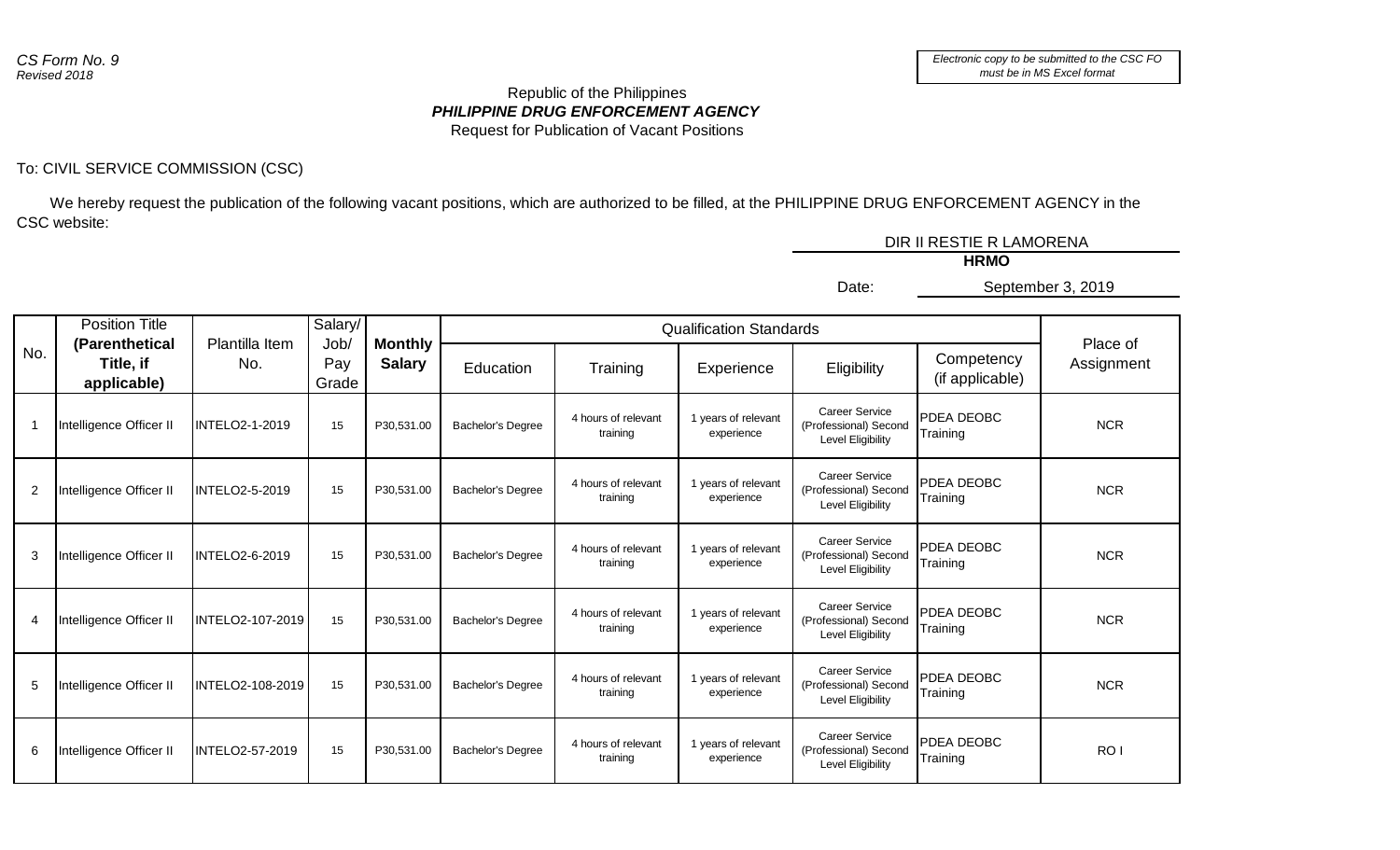|    | Intelligence Officer II | INTELO2-58-2019         | 15 | P30,531.00 | <b>Bachelor's Degree</b> | 4 hours of relevant<br>training | 1 years of relevant<br>experience | <b>Career Service</b><br>(Professional) Second<br>Level Eligibility        | PDEA DEOBC<br>Training | RO I            |  |
|----|-------------------------|-------------------------|----|------------|--------------------------|---------------------------------|-----------------------------------|----------------------------------------------------------------------------|------------------------|-----------------|--|
| 8  | Intelligence Officer II | <b>INTELO2-105-2019</b> | 15 | P30,531.00 | Bachelor's Degree        | 4 hours of relevant<br>training | 1 years of relevant<br>experience | Career Service<br>(Professional) Second<br><b>Level Eligibility</b>        | PDEA DEOBC<br>Training | RO <sub>1</sub> |  |
| 9  | Intelligence Officer II | INTELO2-106-2019        | 15 | P30,531.00 | <b>Bachelor's Degree</b> | 4 hours of relevant<br>training | 1 years of relevant<br>experience | <b>Career Service</b><br>(Professional) Second<br>Level Eligibility        | PDEA DEOBC<br>Training | RO <sub>1</sub> |  |
| 10 | Intelligence Officer II | <b>INTELO2-7-2019</b>   | 15 | P30.531.00 | Bachelor's Degree        | 4 hours of relevant<br>training | 1 years of relevant<br>experience | <b>Career Service</b><br>(Professional) Second<br>Level Eligibility        | PDEA DEOBC<br>Training | CAR             |  |
| 11 | Intelligence Officer II | <b>INTELO2-8-2019</b>   | 15 | P30,531.00 | <b>Bachelor's Degree</b> | 4 hours of relevant<br>training | 1 years of relevant<br>experience | <b>Career Service</b><br>(Professional) Second<br><b>Level Eligibility</b> | PDEA DEOBC<br>Training | <b>CAR</b>      |  |
| 12 | Intelligence Officer II | <b>INTELO2-9-2019</b>   | 15 | P30,531.00 | <b>Bachelor's Degree</b> | 4 hours of relevant<br>training | 1 years of relevant<br>experience | <b>Career Service</b><br>(Professional) Second<br>Level Eligibility        | PDEA DEOBC<br>Training | CAR             |  |
| 13 | Intelligence Officer II | INTELO2-102-2019        | 15 | P30,531.00 | Bachelor's Degree        | 4 hours of relevant<br>training | 1 years of relevant<br>experience | <b>Career Service</b><br>(Professional) Second<br>Level Eligibility        | PDEA DEOBC<br>Training | CAR             |  |
| 14 | Intelligence Officer II | INTELO2-103-2019        | 15 | P30,531.00 | Bachelor's Degree        | 4 hours of relevant<br>training | 1 years of relevant<br>experience | <b>Career Service</b><br>(Professional) Second<br>Level Eligibility        | PDEA DEOBC<br>Training | CAR             |  |
| 15 | Intelligence Officer II | INTELO2-104-2019        | 15 | P30,531.00 | <b>Bachelor's Degree</b> | 4 hours of relevant<br>training | 1 years of relevant<br>experience | Career Service<br>(Professional) Second<br>Level Eligibility               | PDEA DEOBC<br>Training | <b>CAR</b>      |  |
| 16 | Intelligence Officer II | INTELO2-54-2019         | 15 | P30,531.00 | Bachelor's Degree        | 4 hours of relevant<br>training | 1 years of relevant<br>experience | <b>Career Service</b><br>(Professional) Second<br><b>Level Eligibility</b> | PDEA DEOBC<br>Training | RO II           |  |
| 17 | Intelligence Officer II | INTELO2-55-2019         | 15 | P30,531.00 | Bachelor's Degree        | 4 hours of relevant<br>training | 1 years of relevant<br>experience | <b>Career Service</b><br>(Professional) Second<br>Level Eligibility        | PDEA DEOBC<br>Training | RO II           |  |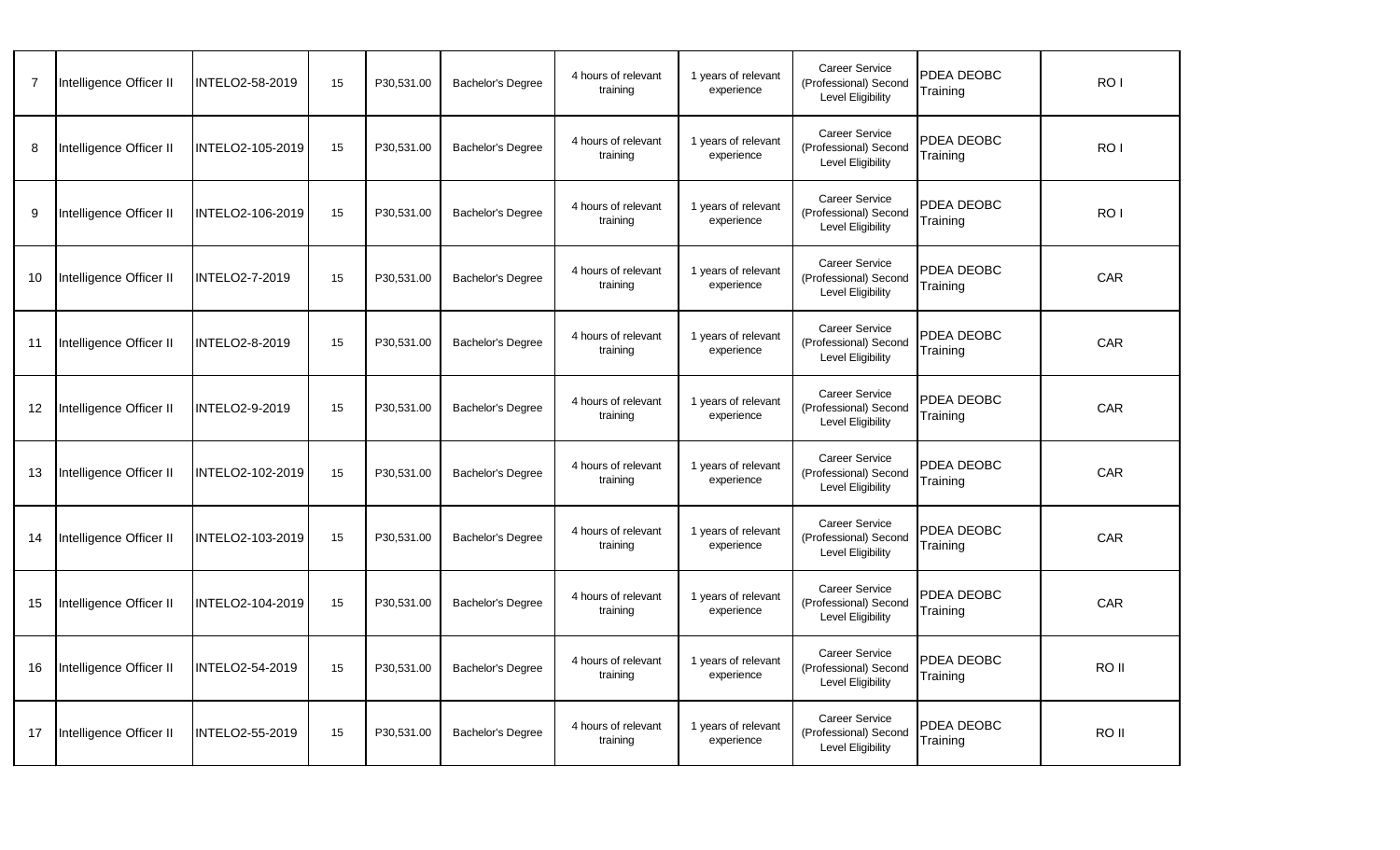| 18 | Intelligence Officer II | INTELO2-56-2019        | 15 | P30,531.00 | <b>Bachelor's Degree</b> | 4 hours of relevant<br>training | 1 years of relevant<br>experience | <b>Career Service</b><br>(Professional) Second<br>Level Eligibility | PDEA DEOBC<br>Training | RO II  |  |
|----|-------------------------|------------------------|----|------------|--------------------------|---------------------------------|-----------------------------------|---------------------------------------------------------------------|------------------------|--------|--|
| 19 | Intelligence Officer II | INTELO2-99-2019        | 15 | P30,531.00 | Bachelor's Degree        | 4 hours of relevant<br>training | 1 years of relevant<br>experience | <b>Career Service</b><br>(Professional) Second<br>Level Eligibility | PDEA DEOBC<br>Training | RO II  |  |
| 20 | Intelligence Officer II | INTELO2-100-2019       | 15 | P30,531.00 | <b>Bachelor's Degree</b> | 4 hours of relevant<br>training | 1 years of relevant<br>experience | <b>Career Service</b><br>(Professional) Second<br>Level Eligibility | PDEA DEOBC<br>Training | RO II  |  |
| 21 | Intelligence Officer II | INTELO2-101-2019       | 15 | P30,531.00 | <b>Bachelor's Degree</b> | 4 hours of relevant<br>training | 1 years of relevant<br>experience | <b>Career Service</b><br>(Professional) Second<br>Level Eligibility | PDEA DEOBC<br>Training | RO II  |  |
| 22 | Intelligence Officer II | INTELO2-49-2019        | 15 | P30,531.00 | Bachelor's Degree        | 4 hours of relevant<br>training | 1 years of relevant<br>experience | <b>Career Service</b><br>(Professional) Second<br>Level Eligibility | PDEA DEOBC<br>Training | RO III |  |
| 23 | Intelligence Officer II | INTELO2-50-2019        | 15 | P30,531.00 | <b>Bachelor's Degree</b> | 4 hours of relevant<br>training | 1 years of relevant<br>experience | <b>Career Service</b><br>(Professional) Second<br>Level Eligibility | PDEA DEOBC<br>Training | RO III |  |
| 24 | Intelligence Officer II | INTELO2-51-2019        | 15 | P30,531.00 | <b>Bachelor's Degree</b> | 4 hours of relevant<br>training | 1 years of relevant<br>experience | <b>Career Service</b><br>(Professional) Second<br>Level Eligibility | PDEA DEOBC<br>Training | RO III |  |
| 25 | Intelligence Officer II | <b>INTELO2-52-2019</b> | 15 | P30,531.00 | <b>Bachelor's Degree</b> | 4 hours of relevant<br>training | 1 years of relevant<br>experience | <b>Career Service</b><br>(Professional) Second<br>Level Eligibility | PDEA DEOBC<br>Training | RO III |  |
| 26 | Intelligence Officer II | INTELO2-53-2019        | 15 | P30,531.00 | Bachelor's Degree        | 4 hours of relevant<br>training | 1 years of relevant<br>experience | <b>Career Service</b><br>(Professional) Second<br>Level Eligibility | PDEA DEOBC<br>Training | RO III |  |
| 27 | Intelligence Officer II | INTELO2-94-2019        | 15 | P30,531.00 | <b>Bachelor's Degree</b> | 4 hours of relevant<br>training | 1 years of relevant<br>experience | <b>Career Service</b><br>(Professional) Second<br>Level Eligibility | PDEA DEOBC<br>Training | RO III |  |
| 28 | Intelligence Officer II | INTELO2-95-2019        | 15 | P30,531.00 | Bachelor's Degree        | 4 hours of relevant<br>training | 1 years of relevant<br>experience | <b>Career Service</b><br>(Professional) Second<br>Level Eligibility | PDEA DEOBC<br>Training | RO III |  |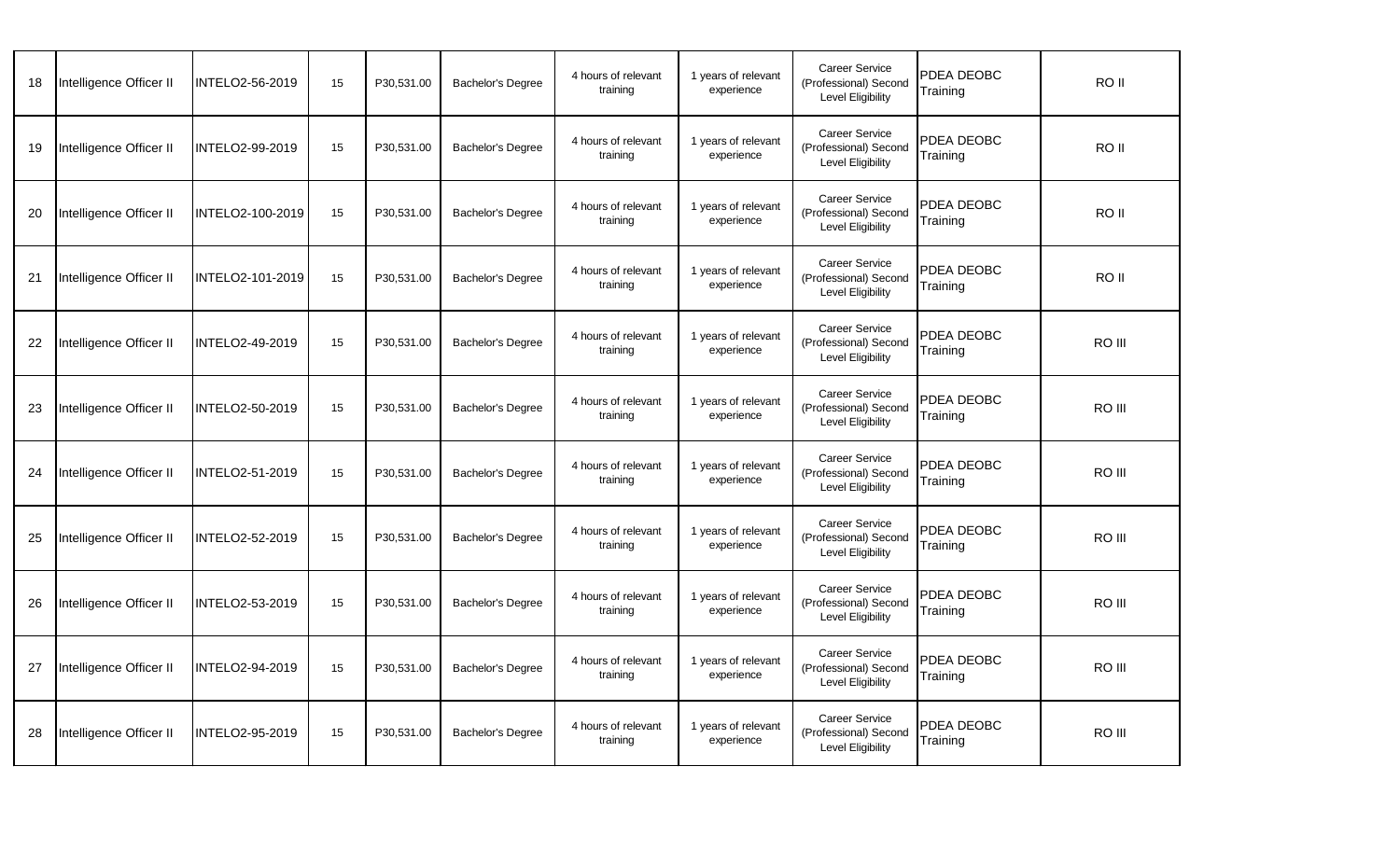| 29 | Intelligence Officer II | INTELO2-96-2019        | 15 | P30,531.00 | Bachelor's Degree        | 4 hours of relevant<br>training | 1 years of relevant<br>experience | <b>Career Service</b><br>(Professional) Second<br>Level Eligibility        | PDEA DEOBC<br>Training | RO III          |
|----|-------------------------|------------------------|----|------------|--------------------------|---------------------------------|-----------------------------------|----------------------------------------------------------------------------|------------------------|-----------------|
| 30 | Intelligence Officer II | INTELO2-97-2019        | 15 | P30,531.00 | <b>Bachelor's Degree</b> | 4 hours of relevant<br>training | 1 years of relevant<br>experience | <b>Career Service</b><br>(Professional) Second<br>Level Eligibility        | PDEA DEOBC<br>Training | RO III          |
| 31 | Intelligence Officer II | INTELO2-98-2019        | 15 | P30,531.00 | Bachelor's Degree        | 4 hours of relevant<br>training | 1 years of relevant<br>experience | <b>Career Service</b><br>(Professional) Second<br>Level Eligibility        | PDEA DEOBC<br>Fraining | RO III          |
| 32 | Intelligence Officer II | <b>INTELO2-46-2019</b> | 15 | P30,531.00 | <b>Bachelor's Degree</b> | 4 hours of relevant<br>training | 1 years of relevant<br>experience | <b>Career Service</b><br>(Professional) Second<br>Level Eligibility        | PDEA DEOBC<br>Training | RO IV-A         |
| 33 | Intelligence Officer II | INTELO2-47-2019        | 15 | P30,531.00 | Bachelor's Degree        | 4 hours of relevant<br>training | 1 years of relevant<br>experience | <b>Career Service</b><br>(Professional) Second<br><b>Level Eligibility</b> | PDEA DEOBC<br>Training | RO IV-A         |
| 34 | Intelligence Officer II | INTELO2-48-2019        | 15 | P30,531.00 | <b>Bachelor's Degree</b> | 4 hours of relevant<br>training | 1 years of relevant<br>experience | <b>Career Service</b><br>(Professional) Second<br>Level Eligibility        | PDEA DEOBC<br>Training | RO IV-A         |
| 35 | Intelligence Officer II | INTELO2-91-2019        | 15 | P30.531.00 | Bachelor's Degree        | 4 hours of relevant<br>training | 1 years of relevant<br>experience | <b>Career Service</b><br>(Professional) Second<br>Level Eligibility        | PDEA DEOBC<br>Training | RO IV-A         |
| 36 | Intelligence Officer II | INTELO2-92-2019        | 15 | P30,531.00 | Bachelor's Degree        | 4 hours of relevant<br>training | 1 years of relevant<br>experience | <b>Career Service</b><br>(Professional) Second<br>Level Eligibility        | PDEA DEOBC<br>Training | RO IV-A         |
| 37 | Intelligence Officer II | INTELO2-93-2019        | 15 | P30,531.00 | Bachelor's Degree        | 4 hours of relevant<br>training | 1 years of relevant<br>experience | Career Service<br>(Professional) Second<br>Level Eligibility               | PDEA DEOBC<br>Training | RO IV-A         |
| 38 | Intelligence Officer II | INTELO2-43-2019        | 15 | P30,531.00 | Bachelor's Degree        | 4 hours of relevant<br>training | 1 years of relevant<br>experience | <b>Career Service</b><br>(Professional) Second<br>Level Eligibility        | PDEA DEOBC<br>Training | <b>MIMAROPA</b> |
| 39 | Intelligence Officer II | INTELO2-44-2019        | 15 | P30,531.00 | Bachelor's Degree        | 4 hours of relevant<br>training | 1 years of relevant<br>experience | <b>Career Service</b><br>(Professional) Second<br>Level Eligibility        | PDEA DEOBC<br>Training | <b>MIMAROPA</b> |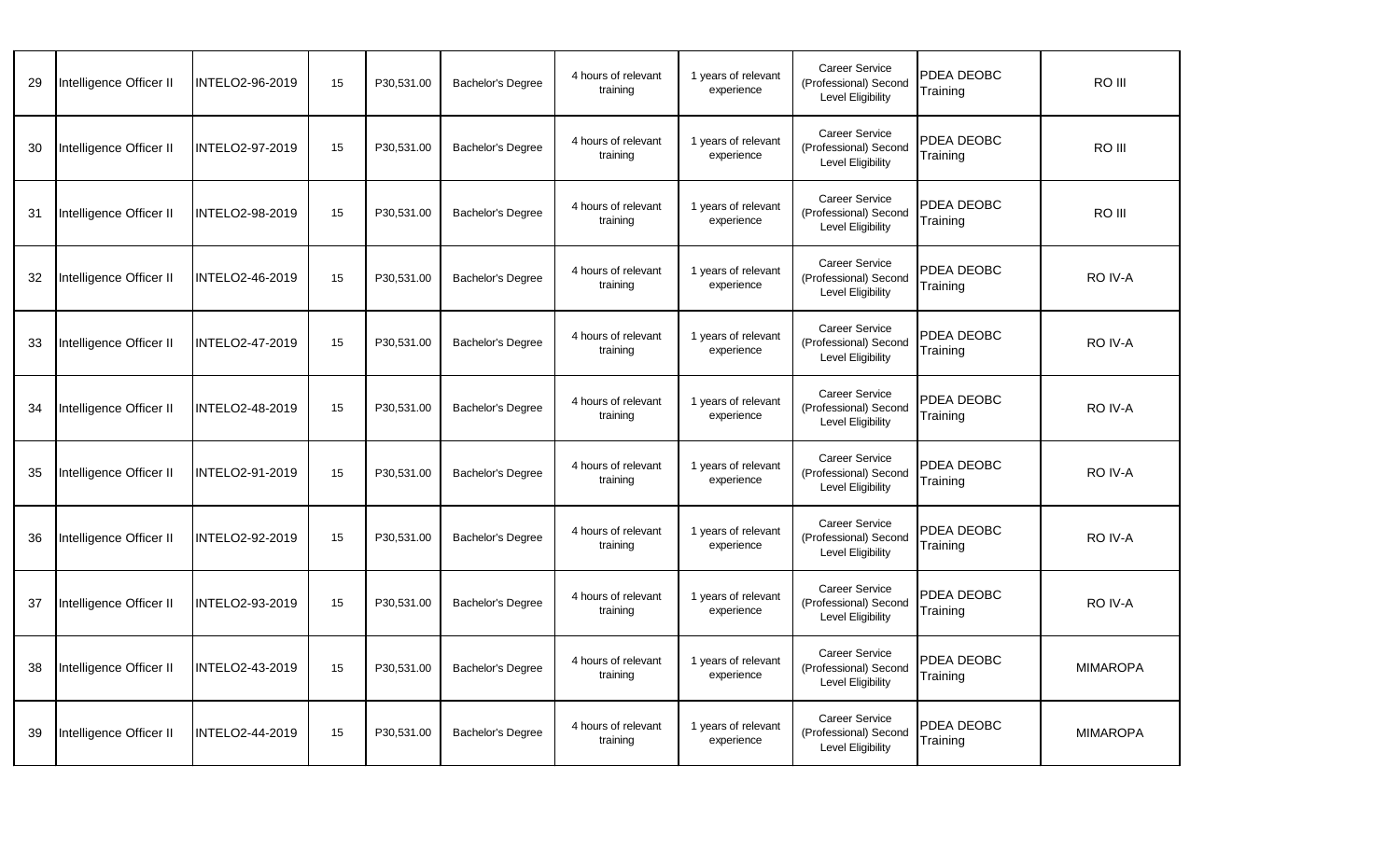| 40 | Intelligence Officer II | INTELO2-45-2019 | 15 | P30,531.00 | <b>Bachelor's Degree</b> | 4 hours of relevant<br>training | 1 years of relevant<br>experience | <b>Career Service</b><br>(Professional) Second<br>Level Eligibility | PDEA DEOBC<br>Training | <b>MIMAROPA</b> |
|----|-------------------------|-----------------|----|------------|--------------------------|---------------------------------|-----------------------------------|---------------------------------------------------------------------|------------------------|-----------------|
| 41 | Intelligence Officer II | INTELO2-88-2019 | 15 | P30,531.00 | <b>Bachelor's Degree</b> | 4 hours of relevant<br>training | 1 years of relevant<br>experience | <b>Career Service</b><br>(Professional) Second<br>Level Eligibility | PDEA DEOBC<br>Training | <b>MIMAROPA</b> |
| 42 | Intelligence Officer II | INTELO2-89-2019 | 15 | P30,531.00 | Bachelor's Degree        | 4 hours of relevant<br>training | 1 years of relevant<br>experience | <b>Career Service</b><br>(Professional) Second<br>Level Eligibility | PDEA DEOBC<br>Training | <b>MIMAROPA</b> |
| 43 | Intelligence Officer II | INTELO2-90-2019 | 15 | P30,531.00 | <b>Bachelor's Degree</b> | 4 hours of relevant<br>training | 1 years of relevant<br>experience | <b>Career Service</b><br>(Professional) Second<br>Level Eligibility | PDEA DEOBC<br>Training | <b>MIMAROPA</b> |
| 44 | Intelligence Officer II | INTELO2-39-2019 | 15 | P30,531.00 | <b>Bachelor's Degree</b> | 4 hours of relevant<br>training | 1 years of relevant<br>experience | <b>Career Service</b><br>(Professional) Second<br>Level Eligibility | PDEA DEOBC<br>Training | RO <sub>V</sub> |
| 45 | Intelligence Officer II | INTELO2-40-2019 | 15 | P30.531.00 | Bachelor's Degree        | 4 hours of relevant<br>training | 1 years of relevant<br>experience | <b>Career Service</b><br>(Professional) Second<br>Level Eligibility | PDEA DEOBC<br>Training | RO V            |
| 46 | Intelligence Officer II | INTELO2-41-2019 | 15 | P30,531.00 | Bachelor's Degree        | 4 hours of relevant<br>training | 1 years of relevant<br>experience | <b>Career Service</b><br>(Professional) Second<br>Level Eligibility | PDEA DEOBC<br>Training | RO <sub>V</sub> |
| 47 | Intelligence Officer II | INTELO2-42-2019 | 15 | P30,531.00 | <b>Bachelor's Degree</b> | 4 hours of relevant<br>training | 1 years of relevant<br>experience | <b>Career Service</b><br>(Professional) Second<br>Level Eligibility | PDEA DEOBC<br>Training | RO <sub>V</sub> |
| 48 | Intelligence Officer II | INTELO2-84-2019 | 15 | P30,531.00 | Bachelor's Degree        | 4 hours of relevant<br>training | 1 years of relevant<br>experience | <b>Career Service</b><br>(Professional) Second<br>Level Eligibility | PDEA DEOBC<br>Training | RO <sub>V</sub> |
| 49 | Intelligence Officer II | INTELO2-85-2019 | 15 | P30,531.00 | Bachelor's Degree        | 4 hours of relevant<br>training | 1 years of relevant<br>experience | <b>Career Service</b><br>(Professional) Second<br>Level Eligibility | PDEA DEOBC<br>Training | RO V            |
| 50 | Intelligence Officer II | INTELO2-86-2019 | 15 | P30,531.00 | Bachelor's Degree        | 4 hours of relevant<br>training | 1 years of relevant<br>experience | <b>Career Service</b><br>(Professional) Second<br>Level Eligibility | PDEA DEOBC<br>Training | RO V            |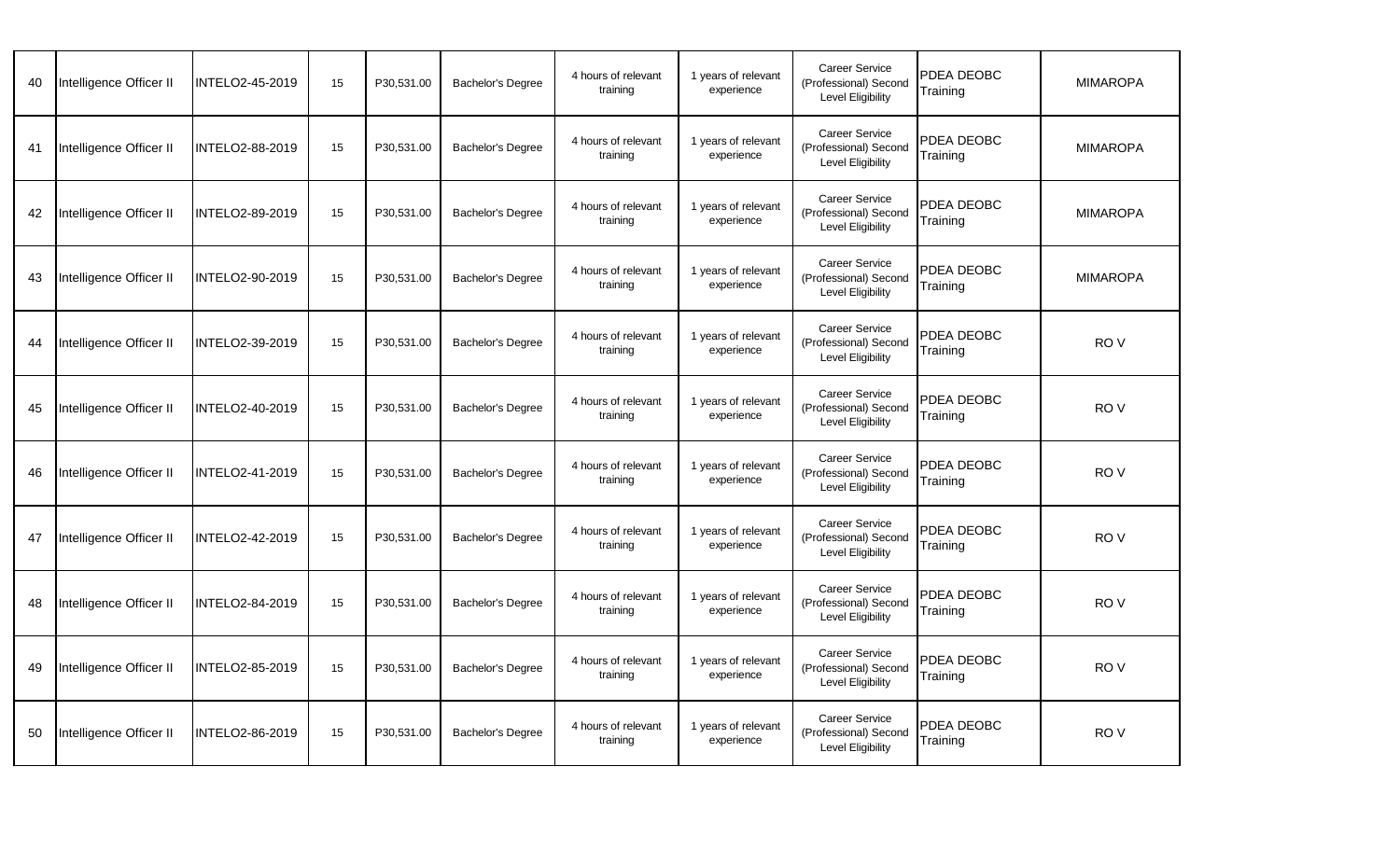| 51 | Intelligence Officer II | INTELO2-87-2019        | 15 | P30,531.00 | <b>Bachelor's Degree</b> | 4 hours of relevant<br>training | 1 years of relevant<br>experience | <b>Career Service</b><br>(Professional) Second<br>Level Eligibility | PDEA DEOBC<br>Training | RO <sub>V</sub> |  |
|----|-------------------------|------------------------|----|------------|--------------------------|---------------------------------|-----------------------------------|---------------------------------------------------------------------|------------------------|-----------------|--|
| 52 | Intelligence Officer II | <b>INTELO2-2-2019</b>  | 15 | P30,531.00 | Bachelor's Degree        | 4 hours of relevant<br>training | 1 years of relevant<br>experience | <b>Career Service</b><br>(Professional) Second<br>Level Eligibility | PDEA DEOBC<br>Training | RO VI           |  |
| 53 | Intelligence Officer II | <b>INTELO2-3-2019</b>  | 15 | P30,531.00 | <b>Bachelor's Degree</b> | 4 hours of relevant<br>training | 1 years of relevant<br>experience | <b>Career Service</b><br>(Professional) Second<br>Level Eligibility | PDEA DEOBC<br>Training | RO VI           |  |
| 54 | Intelligence Officer II | <b>INTELO2-4-2019</b>  | 15 | P30,531.00 | <b>Bachelor's Degree</b> | 4 hours of relevant<br>training | 1 years of relevant<br>experience | <b>Career Service</b><br>(Professional) Second<br>Level Eligibility | PDEA DEOBC<br>Training | RO VI           |  |
| 55 | Intelligence Officer II | INTELO2-34-2019        | 15 | P30,531.00 | Bachelor's Degree        | 4 hours of relevant<br>training | 1 years of relevant<br>experience | <b>Career Service</b><br>(Professional) Second<br>Level Eligibility | PDEA DEOBC<br>Training | RO VI           |  |
| 56 | Intelligence Officer II | INTELO2-35-2019        | 15 | P30,531.00 | <b>Bachelor's Degree</b> | 4 hours of relevant<br>training | 1 years of relevant<br>experience | <b>Career Service</b><br>(Professional) Second<br>Level Eligibility | PDEA DEOBC<br>Training | RO VI           |  |
| 57 | Intelligence Officer II | INTELO2-36-2019        | 15 | P30,531.00 | <b>Bachelor's Degree</b> | 4 hours of relevant<br>training | 1 years of relevant<br>experience | <b>Career Service</b><br>(Professional) Second<br>Level Eligibility | PDEA DEOBC<br>Training | RO VI           |  |
| 58 | Intelligence Officer II | <b>INTELO2-37-2019</b> | 15 | P30,531.00 | <b>Bachelor's Degree</b> | 4 hours of relevant<br>training | 1 years of relevant<br>experience | <b>Career Service</b><br>(Professional) Second<br>Level Eligibility | PDEA DEOBC<br>Training | RO VI           |  |
| 59 | Intelligence Officer II | INTELO2-38-2019        | 15 | P30,531.00 | Bachelor's Degree        | 4 hours of relevant<br>training | 1 years of relevant<br>experience | <b>Career Service</b><br>(Professional) Second<br>Level Eligibility | PDEA DEOBC<br>Training | RO VI           |  |
| 60 | Intelligence Officer II | INTELO2-59-2019        | 15 | P30,531.00 | Bachelor's Degree        | 4 hours of relevant<br>training | 1 years of relevant<br>experience | <b>Career Service</b><br>(Professional) Second<br>Level Eligibility | PDEA DEOBC<br>Training | RO VI           |  |
| 61 | Intelligence Officer II | INTELO2-32-2019        | 15 | P30,531.00 | Bachelor's Degree        | 4 hours of relevant<br>training | 1 years of relevant<br>experience | Career Service<br>(Professional) Second<br>Level Eligibility        | PDEA DEOBC<br>Training | RO VII          |  |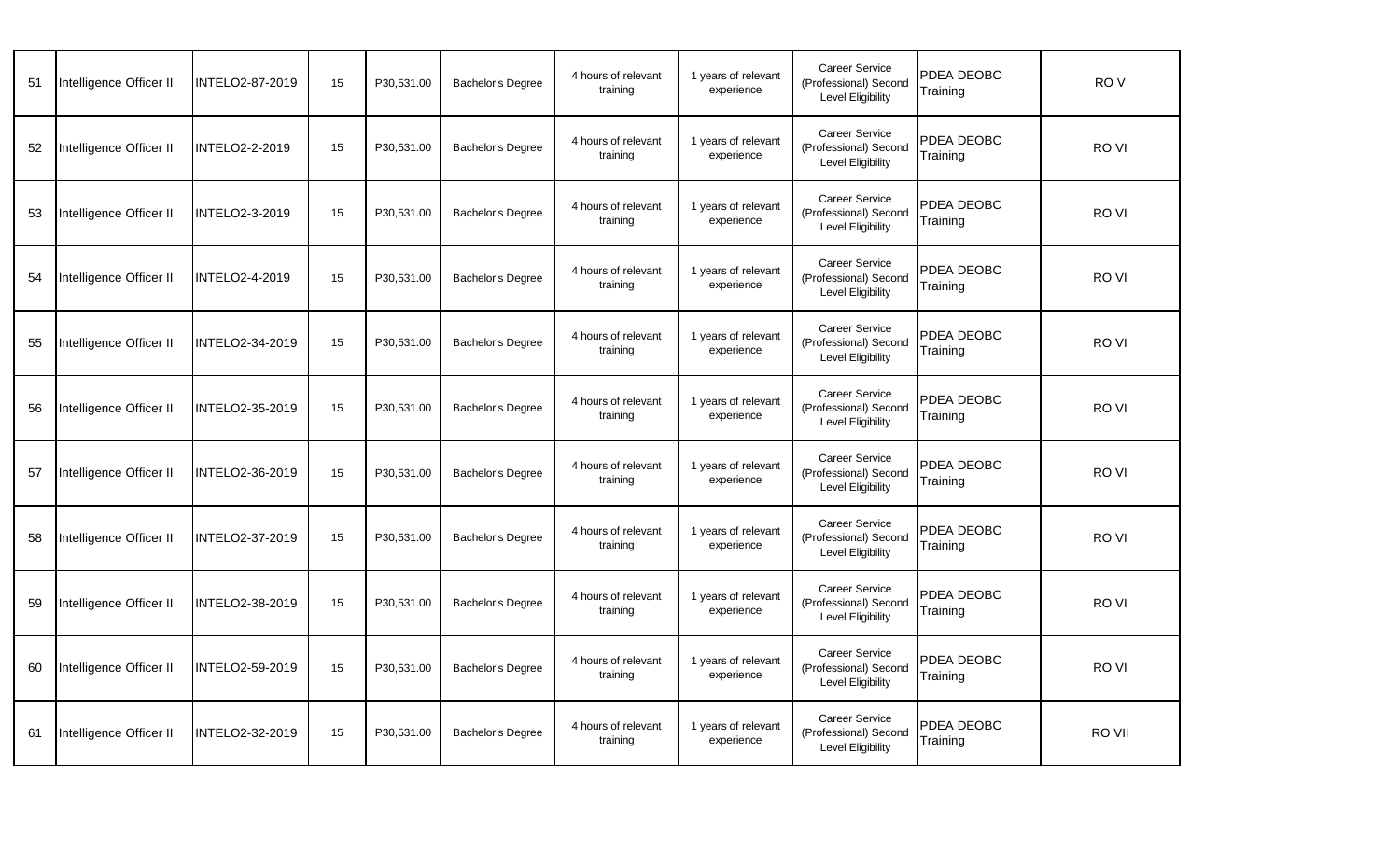| 62 | Intelligence Officer II | INTELO2-33-2019        | 15 | P30,531.00 | <b>Bachelor's Degree</b> | 4 hours of relevant<br>training | 1 years of relevant<br>experience | <b>Career Service</b><br>(Professional) Second<br>Level Eligibility        | PDEA DEOBC<br>Training | RO VII  |  |
|----|-------------------------|------------------------|----|------------|--------------------------|---------------------------------|-----------------------------------|----------------------------------------------------------------------------|------------------------|---------|--|
| 63 | Intelligence Officer II | INTELO2-82-2019        | 15 | P30,531.00 | Bachelor's Degree        | 4 hours of relevant<br>training | 1 years of relevant<br>experience | <b>Career Service</b><br>(Professional) Second<br>Level Eligibility        | PDEA DEOBC<br>Training | RO VII  |  |
| 64 | Intelligence Officer II | INTELO2-83-2019        | 15 | P30,531.00 | <b>Bachelor's Degree</b> | 4 hours of relevant<br>training | 1 years of relevant<br>experience | <b>Career Service</b><br>(Professional) Second<br>Level Eligibility        | PDEA DEOBC<br>Training | RO VII  |  |
| 65 | Intelligence Officer II | INTELO2-28-2019        | 15 | P30,531.00 | <b>Bachelor's Degree</b> | 4 hours of relevant<br>training | 1 years of relevant<br>experience | <b>Career Service</b><br>(Professional) Second<br>Level Eligibility        | PDEA DEOBC<br>Training | RO VIII |  |
| 66 | Intelligence Officer II | INTELO2-29-2019        | 15 | P30,531.00 | Bachelor's Degree        | 4 hours of relevant<br>training | 1 years of relevant<br>experience | <b>Career Service</b><br>(Professional) Second<br>Level Eligibility        | PDEA DEOBC<br>Training | RO VIII |  |
| 67 | Intelligence Officer II | <b>INTELO2-30-2019</b> | 15 | P30,531.00 | <b>Bachelor's Degree</b> | 4 hours of relevant<br>training | 1 years of relevant<br>experience | <b>Career Service</b><br>(Professional) Second<br>Level Eligibility        | PDEA DEOBC<br>Training | RO VIII |  |
| 68 | Intelligence Officer II | INTELO2-31-2019        | 15 | P30,531.00 | <b>Bachelor's Degree</b> | 4 hours of relevant<br>training | 1 years of relevant<br>experience | <b>Career Service</b><br>(Professional) Second<br>Level Eligibility        | PDEA DEOBC<br>Training | RO VIII |  |
| 69 | Intelligence Officer II | <b>INTELO2-78-2019</b> | 15 | P30,531.00 | <b>Bachelor's Degree</b> | 4 hours of relevant<br>training | 1 years of relevant<br>experience | <b>Career Service</b><br>(Professional) Second<br>Level Eligibility        | PDEA DEOBC<br>Training | RO VIII |  |
| 70 | Intelligence Officer II | INTELO2-79-2019        | 15 | P30,531.00 | Bachelor's Degree        | 4 hours of relevant<br>training | 1 years of relevant<br>experience | <b>Career Service</b><br>(Professional) Second<br><b>Level Eligibility</b> | PDEA DEOBC<br>Training | RO VIII |  |
| 71 | Intelligence Officer II | INTELO2-80-2019        | 15 | P30,531.00 | Bachelor's Degree        | 4 hours of relevant<br>training | 1 years of relevant<br>experience | <b>Career Service</b><br>(Professional) Second<br>Level Eligibility        | PDEA DEOBC<br>Training | RO VIII |  |
| 72 | Intelligence Officer II | INTELO2-81-2019        | 15 | P30,531.00 | Bachelor's Degree        | 4 hours of relevant<br>training | 1 years of relevant<br>experience | Career Service<br>(Professional) Second<br>Level Eligibility               | PDEA DEOBC<br>Training | RO VIII |  |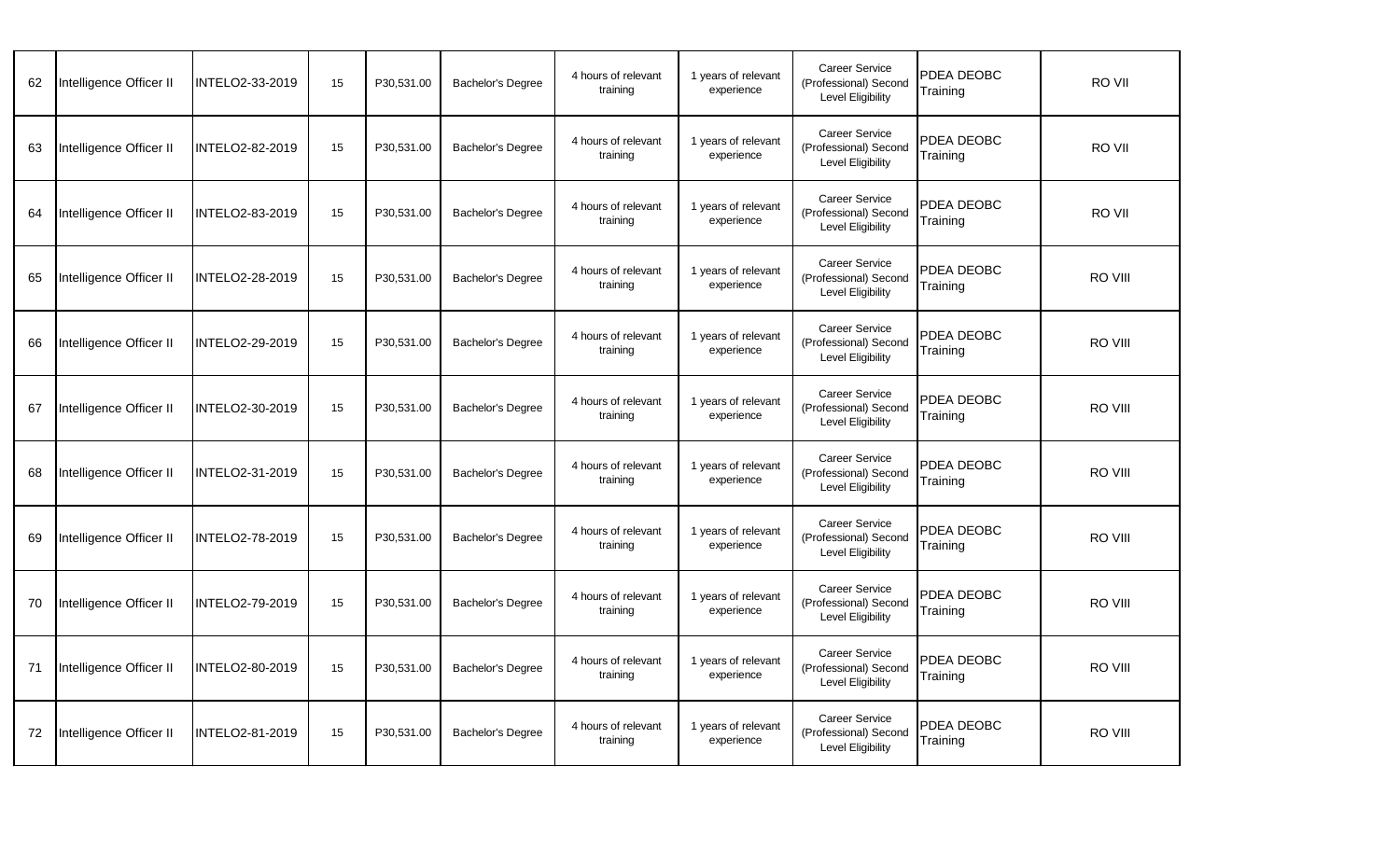| 73 | Intelligence Officer II | INTELO2-21-2019        | 15 | P30,531.00 | Bachelor's Degree        | 4 hours of relevant<br>training | 1 years of relevant<br>experience | <b>Career Service</b><br>(Professional) Second<br>Level Eligibility | PDEA DEOBC<br>Training | RO IX       |
|----|-------------------------|------------------------|----|------------|--------------------------|---------------------------------|-----------------------------------|---------------------------------------------------------------------|------------------------|-------------|
| 74 | Intelligence Officer II | INTELO2-22-2019        | 15 | P30,531.00 | <b>Bachelor's Degree</b> | 4 hours of relevant<br>training | 1 years of relevant<br>experience | <b>Career Service</b><br>(Professional) Second<br>Level Eligibility | PDEA DEOBC<br>Training | RO IX       |
| 75 | Intelligence Officer II | INTELO2-23-2019        | 15 | P30,531.00 | Bachelor's Degree        | 4 hours of relevant<br>training | 1 years of relevant<br>experience | <b>Career Service</b><br>(Professional) Second<br>Level Eligibility | PDEA DEOBC<br>Training | RO IX       |
| 76 | Intelligence Officer II | <b>INTELO2-24-2019</b> | 15 | P30,531.00 | Bachelor's Degree        | 4 hours of relevant<br>training | 1 years of relevant<br>experience | <b>Career Service</b><br>(Professional) Second<br>Level Eligibility | PDEA DEOBC<br>Training | RO IX       |
| 77 | Intelligence Officer II | INTELO2-25-2019        | 15 | P30,531.00 | Bachelor's Degree        | 4 hours of relevant<br>training | 1 years of relevant<br>experience | <b>Career Service</b><br>(Professional) Second<br>Level Eligibility | PDEA DEOBC<br>Training | RO IX       |
| 78 | Intelligence Officer II | INTELO2-26-2019        | 15 | P30,531.00 | Bachelor's Degree        | 4 hours of relevant<br>training | 1 years of relevant<br>experience | <b>Career Service</b><br>(Professional) Second<br>Level Eligibility | PDEA DEOBC<br>Training | RO IX       |
| 79 | Intelligence Officer II | INTELO2-27-2019        | 15 | P30,531.00 | <b>Bachelor's Degree</b> | 4 hours of relevant<br>training | 1 years of relevant<br>experience | <b>Career Service</b><br>(Professional) Second<br>Level Eligibility | PDEA DEOBC<br>Training | RO IX       |
| 80 | Intelligence Officer II | INTELO2-71-2019        | 15 | P30,531.00 | Bachelor's Degree        | 4 hours of relevant<br>training | 1 years of relevant<br>experience | <b>Career Service</b><br>(Professional) Second<br>Level Eligibility | PDEA DEOBC<br>Fraining | RO IX       |
| 81 | Intelligence Officer II | INTELO2-72-2019        | 15 | P30,531.00 | <b>Bachelor's Degree</b> | 4 hours of relevant<br>training | 1 years of relevant<br>experience | <b>Career Service</b><br>(Professional) Second<br>Level Eligibility | PDEA DEOBC<br>Training | <b>ROIX</b> |
| 82 | Intelligence Officer II | INTELO2-73-2019        | 15 | P30,531.00 | Bachelor's Degree        | 4 hours of relevant<br>training | 1 years of relevant<br>experience | Career Service<br>(Professional) Second<br>Level Eligibility        | PDEA DEOBC<br>Training | RO IX       |
| 83 | Intelligence Officer II | INTELO2-74-2019        | 15 | P30,531.00 | Bachelor's Degree        | 4 hours of relevant<br>training | 1 years of relevant<br>experience | <b>Career Service</b><br>(Professional) Second<br>Level Eligibility | PDEA DEOBC<br>Training | RO IX       |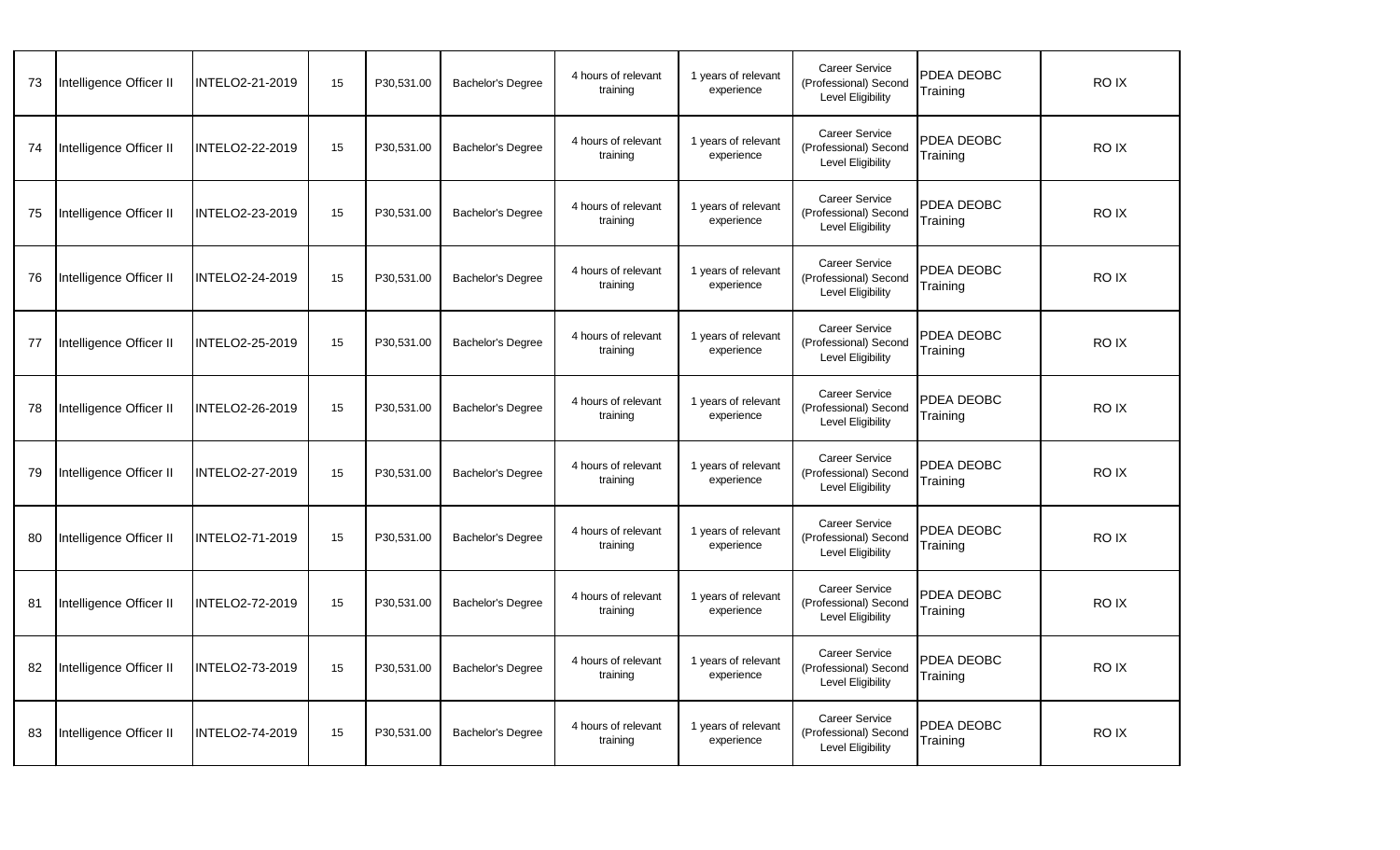| 84 | Intelligence Officer II | INTELO2-75-2019        | 15 | P30,531.00 | <b>Bachelor's Degree</b> | 4 hours of relevant<br>training | 1 years of relevant<br>experience | <b>Career Service</b><br>(Professional) Second<br>Level Eligibility | PDEA DEOBC<br>Training | RO IX           |  |
|----|-------------------------|------------------------|----|------------|--------------------------|---------------------------------|-----------------------------------|---------------------------------------------------------------------|------------------------|-----------------|--|
| 85 | Intelligence Officer II | INTELO2-76-2019        | 15 | P30,531.00 | Bachelor's Degree        | 4 hours of relevant<br>training | 1 years of relevant<br>experience | <b>Career Service</b><br>(Professional) Second<br>Level Eligibility | PDEA DEOBC<br>Training | RO IX           |  |
| 86 | Intelligence Officer II | INTELO2-77-2019        | 15 | P30,531.00 | <b>Bachelor's Degree</b> | 4 hours of relevant<br>training | 1 years of relevant<br>experience | <b>Career Service</b><br>(Professional) Second<br>Level Eligibility | PDEA DEOBC<br>Training | RO IX           |  |
| 87 | Intelligence Officer II | INTELO2-18-2019        | 15 | P30,531.00 | <b>Bachelor's Degree</b> | 4 hours of relevant<br>training | 1 years of relevant<br>experience | <b>Career Service</b><br>(Professional) Second<br>Level Eligibility | PDEA DEOBC<br>Training | RO X            |  |
| 88 | Intelligence Officer II | INTELO2-19-2019        | 15 | P30,531.00 | Bachelor's Degree        | 4 hours of relevant<br>training | 1 years of relevant<br>experience | <b>Career Service</b><br>(Professional) Second<br>Level Eligibility | PDEA DEOBC<br>Training | RO X            |  |
| 89 | Intelligence Officer II | INTELO2-20-2019        | 15 | P30,531.00 | <b>Bachelor's Degree</b> | 4 hours of relevant<br>training | 1 years of relevant<br>experience | <b>Career Service</b><br>(Professional) Second<br>Level Eligibility | PDEA DEOBC<br>Training | RO X            |  |
| 90 | Intelligence Officer II | INTELO2-68-2019        | 15 | P30,531.00 | <b>Bachelor's Degree</b> | 4 hours of relevant<br>training | 1 years of relevant<br>experience | <b>Career Service</b><br>(Professional) Second<br>Level Eligibility | PDEA DEOBC<br>Training | RO <sub>X</sub> |  |
| 91 | Intelligence Officer II | <b>INTELO2-69-2019</b> | 15 | P30,531.00 | <b>Bachelor's Degree</b> | 4 hours of relevant<br>training | 1 years of relevant<br>experience | <b>Career Service</b><br>(Professional) Second<br>Level Eligibility | PDEA DEOBC<br>Training | RO X            |  |
| 92 | Intelligence Officer II | INTELO2-70-2019        | 15 | P30,531.00 | Bachelor's Degree        | 4 hours of relevant<br>training | 1 years of relevant<br>experience | <b>Career Service</b><br>(Professional) Second<br>Level Eligibility | PDEA DEOBC<br>Training | RO X            |  |
| 93 | Intelligence Officer II | INTELO2-15-2019        | 15 | P30,531.00 | Bachelor's Degree        | 4 hours of relevant<br>training | 1 years of relevant<br>experience | <b>Career Service</b><br>(Professional) Second<br>Level Eligibility | PDEA DEOBC<br>Training | <b>ROXI</b>     |  |
| 94 | Intelligence Officer II | INTELO2-16-2019        | 15 | P30,531.00 | Bachelor's Degree        | 4 hours of relevant<br>training | 1 years of relevant<br>experience | <b>Career Service</b><br>(Professional) Second<br>Level Eligibility | PDEA DEOBC<br>Training | RO XI           |  |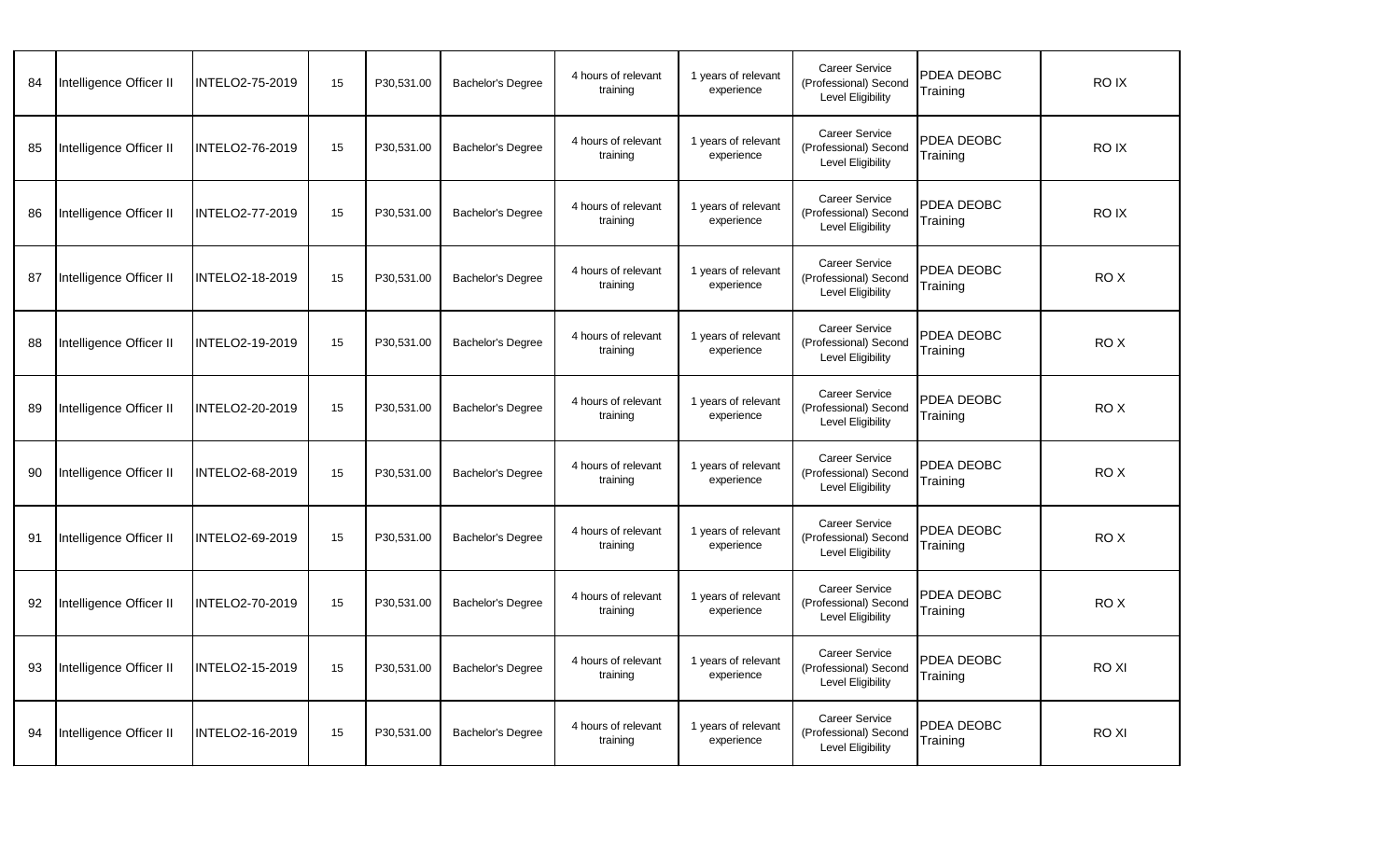| 95  | Intelligence Officer II | INTELO2-17-2019        | 15 | P30,531.00 | <b>Bachelor's Degree</b> | 4 hours of relevant<br>training | 1 years of relevant<br>experience | <b>Career Service</b><br>(Professional) Second<br>Level Eligibility | PDEA DEOBC<br>Training | RO XI         |  |
|-----|-------------------------|------------------------|----|------------|--------------------------|---------------------------------|-----------------------------------|---------------------------------------------------------------------|------------------------|---------------|--|
| 96  | Intelligence Officer II | INTELO2-65-2019        | 15 | P30,531.00 | Bachelor's Degree        | 4 hours of relevant<br>training | 1 years of relevant<br>experience | <b>Career Service</b><br>(Professional) Second<br>Level Eligibility | PDEA DEOBC<br>Training | <b>ROXI</b>   |  |
| 97  | Intelligence Officer II | INTELO2-66-2019        | 15 | P30,531.00 | <b>Bachelor's Degree</b> | 4 hours of relevant<br>training | 1 years of relevant<br>experience | <b>Career Service</b><br>(Professional) Second<br>Level Eligibility | PDEA DEOBC<br>Training | <b>ROXI</b>   |  |
| 98  | Intelligence Officer II | <b>INTELO2-67-2019</b> | 15 | P30,531.00 | <b>Bachelor's Degree</b> | 4 hours of relevant<br>training | 1 years of relevant<br>experience | <b>Career Service</b><br>(Professional) Second<br>Level Eligibility | PDEA DEOBC<br>Training | <b>ROXI</b>   |  |
| 99  | Intelligence Officer II | INTELO2-13-2019        | 15 | P30,531.00 | Bachelor's Degree        | 4 hours of relevant<br>training | 1 years of relevant<br>experience | <b>Career Service</b><br>(Professional) Second<br>Level Eligibility | PDEA DEOBC<br>Training | <b>RO XII</b> |  |
| 100 | Intelligence Officer II | <b>INTELO2-14-2019</b> | 15 | P30,531.00 | <b>Bachelor's Degree</b> | 4 hours of relevant<br>training | 1 years of relevant<br>experience | <b>Career Service</b><br>(Professional) Second<br>Level Eligibility | PDEA DEOBC<br>Training | <b>RO XII</b> |  |
| 101 | Intelligence Officer II | INTELO2-63-2019        | 15 | P30,531.00 | <b>Bachelor's Degree</b> | 4 hours of relevant<br>training | 1 years of relevant<br>experience | <b>Career Service</b><br>(Professional) Second<br>Level Eligibility | PDEA DEOBC<br>Training | <b>RO XII</b> |  |
| 102 | Intelligence Officer II | <b>INTELO2-64-2019</b> | 15 | P30,531.00 | <b>Bachelor's Degree</b> | 4 hours of relevant<br>training | 1 years of relevant<br>experience | <b>Career Service</b><br>(Professional) Second<br>Level Eligibility | PDEA DEOBC<br>Training | <b>RO XII</b> |  |
| 103 | Intelligence Officer II | INTELO2-10-2019        | 15 | P30,531.00 | Bachelor's Degree        | 4 hours of relevant<br>training | 1 years of relevant<br>experience | <b>Career Service</b><br>(Professional) Second<br>Level Eligibility | PDEA DEOBC<br>Training | RO XIII       |  |
| 104 | Intelligence Officer II | INTELO2-11-2019        | 15 | P30,531.00 | Bachelor's Degree        | 4 hours of relevant<br>training | 1 years of relevant<br>experience | <b>Career Service</b><br>(Professional) Second<br>Level Eligibility | PDEA DEOBC<br>Training | RO XIII       |  |
| 105 | Intelligence Officer II | INTELO2-12-2019        | 15 | P30,531.00 | Bachelor's Degree        | 4 hours of relevant<br>training | 1 years of relevant<br>experience | <b>Career Service</b><br>(Professional) Second<br>Level Eligibility | PDEA DEOBC<br>Training | RO XIII       |  |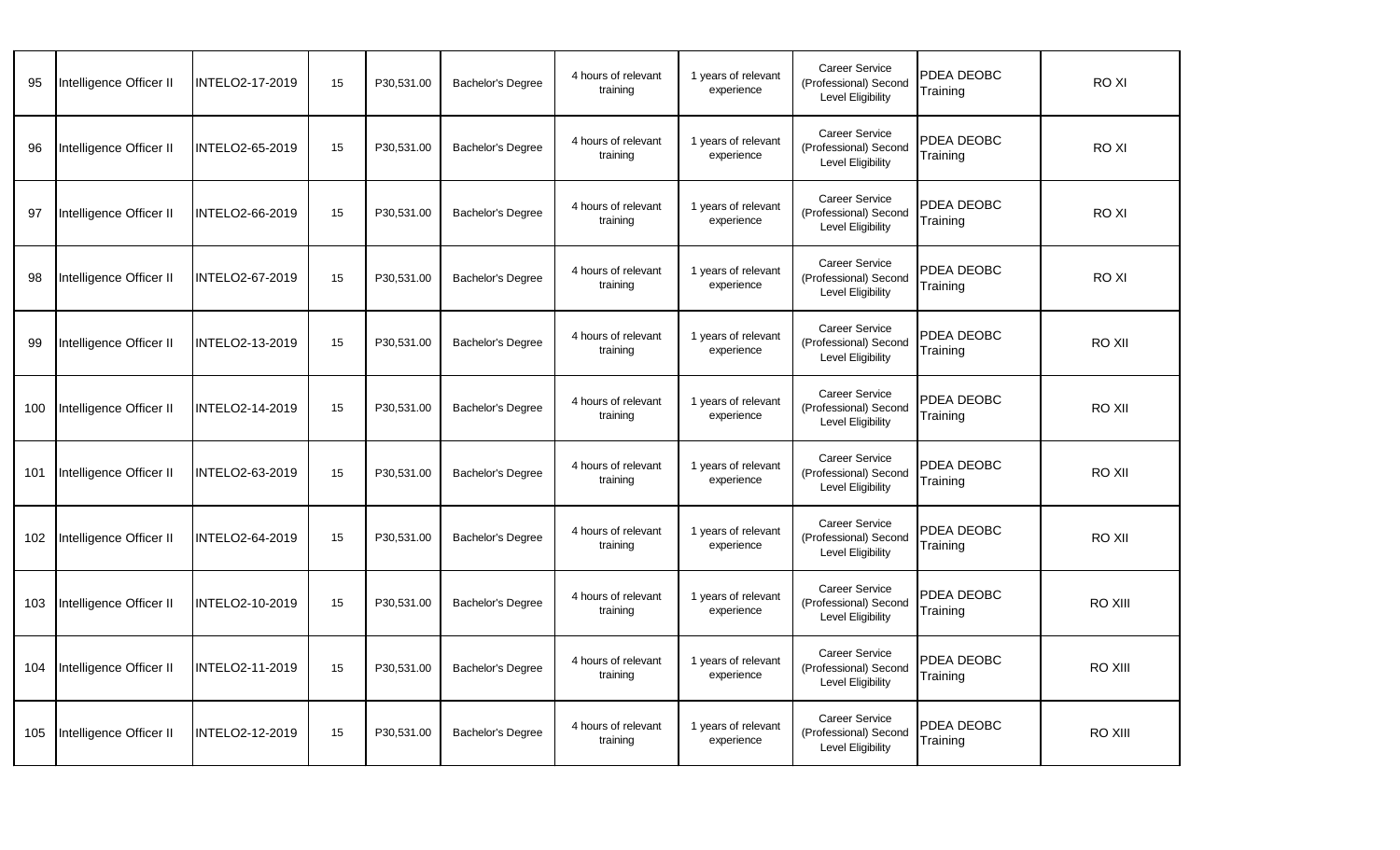| 106 | Intelligence Officer II | INTELO2-60-2019        | 15 | P30,531.00 | Bachelor's Degree        | 4 hours of relevant<br>training | 1 years of relevant<br>experience | <b>Career Service</b><br>(Professional) Second<br>Level Eligibility        | PDEA DEOBC<br>Training | <b>RO XIII</b> |  |
|-----|-------------------------|------------------------|----|------------|--------------------------|---------------------------------|-----------------------------------|----------------------------------------------------------------------------|------------------------|----------------|--|
| 107 | Intelligence Officer II | INTELO2-61-2019        | 15 | P30,531.00 | Bachelor's Degree        | 4 hours of relevant<br>training | 1 years of relevant<br>experience | <b>Career Service</b><br>(Professional) Second<br>Level Eligibility        | PDEA DEOBC<br>Training | <b>RO XIII</b> |  |
| 108 | Intelligence Officer II | INTELO2-62-2019        | 15 | P30,531.00 | <b>Bachelor's Degree</b> | 4 hours of relevant<br>training | 1 years of relevant<br>experience | Career Service<br>(Professional) Second<br><b>Level Eligibility</b>        | PDEA DEOBC<br>Training | <b>RO XIII</b> |  |
| 109 | Intelligence Officer I  | <b>INTELO1-5-2019</b>  | 11 | P20,754.00 | Bachelor's Degree        | None Required                   | None Required                     | Career Service<br>(Professional) Second<br><b>Level Eligibility</b>        |                        | CAR            |  |
| 110 | Intelligence Officer I  | <b>INTELO1-6-2019</b>  | 11 | P20,754.00 | Bachelor's Degree        | None Required                   | None Required                     | <b>Career Service</b><br>(Professional) Second<br><b>Level Eligibility</b> |                        | CAR            |  |
| 111 | Intelligence Officer I  | <b>INTELO1-7-2019</b>  | 11 | P20,754.00 | <b>Bachelor's Degree</b> | None Required                   | None Required                     | Career Service<br>(Professional) Second<br>Level Eligibility               |                        | <b>CAR</b>     |  |
| 112 | Intelligence Officer I  | INTELO1-59-2019        | 11 | P20,754.00 | Bachelor's Degree        | None Required                   | None Required                     | Career Service<br>(Professional) Second<br><b>Level Eligibility</b>        |                        | <b>CAR</b>     |  |
| 113 | Intelligence Officer I  | INTELO1-60-2019        | 11 | P20,754.00 | Bachelor's Degree        | None Required                   | None Required                     | <b>Career Service</b><br>(Professional) Second<br>Level Eligibility        |                        | CAR            |  |
| 114 | Intelligence Officer I  | INTELO1-61-2019        | 11 | P20,754.00 | Bachelor's Degree        | None Required                   | None Required                     | Career Service<br>(Professional) Second<br>Level Eligibility               |                        | CAR            |  |
| 115 | Intelligence Officer I  | INTELO1-32-2019        | 11 | P20,754.00 | Bachelor's Degree        | None Required                   | None Required                     | <b>Career Service</b><br>(Professional) Second<br><b>Level Eligibility</b> |                        | RO II          |  |
| 116 | Intelligence Officer I  | <b>INTELO1-58-2019</b> | 11 | P20,754.00 | Bachelor's Degree        | None Required                   | None Required                     | Career Service<br>(Professional) Second<br>Level Eligibility               |                        | RO II          |  |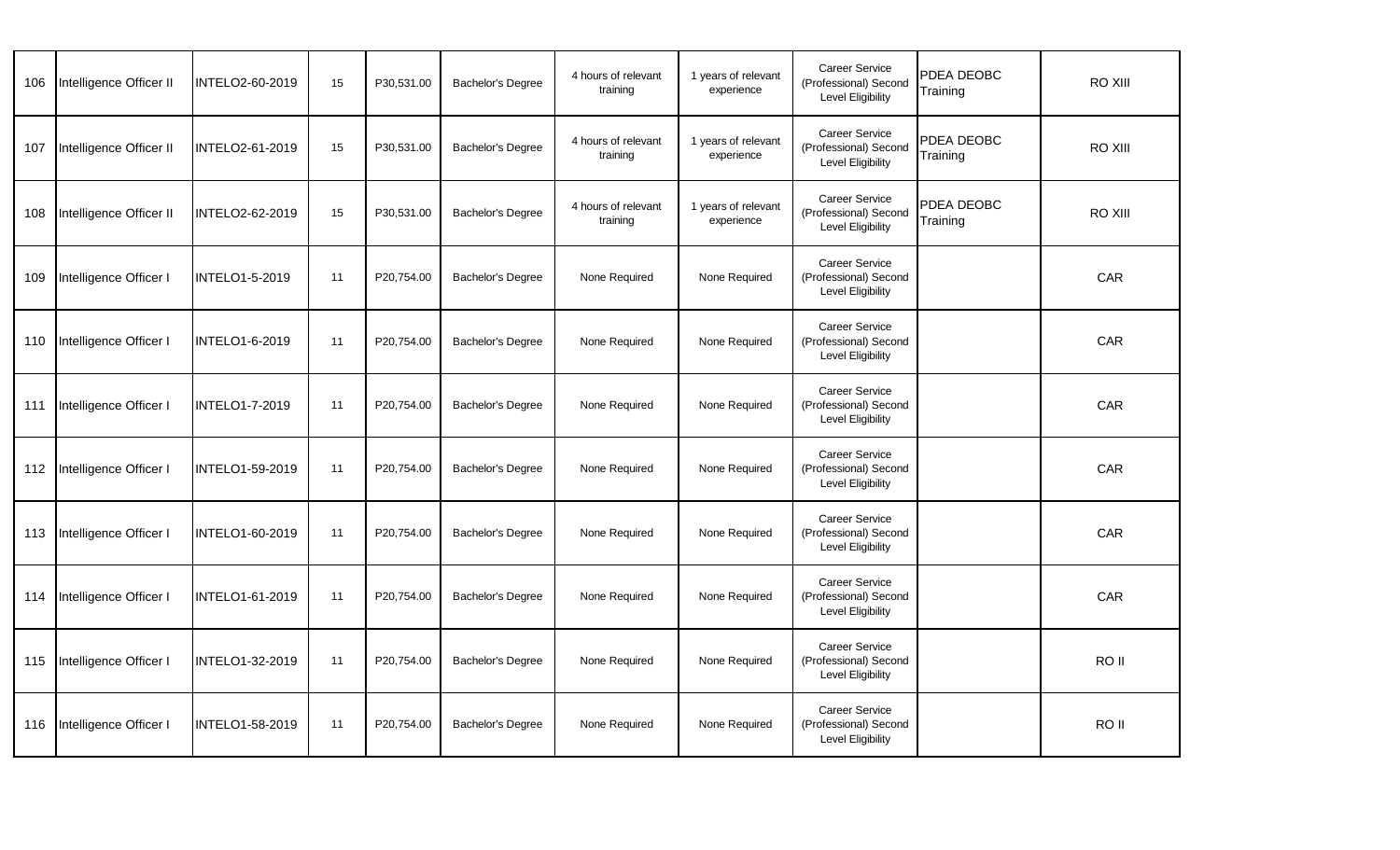| 117 | Intelligence Officer I | <b>INTELO1-27-2019</b> | 11 | P20,754.00 | Bachelor's Degree        | None Required | None Required | Career Service<br>(Professional) Second<br><b>Level Eligibility</b> | RO III  |  |
|-----|------------------------|------------------------|----|------------|--------------------------|---------------|---------------|---------------------------------------------------------------------|---------|--|
| 118 | Intelligence Officer I | <b>INTELO1-28-2019</b> | 11 | P20,754.00 | <b>Bachelor's Degree</b> | None Required | None Required | <b>Career Service</b><br>(Professional) Second<br>Level Eligibility | RO III  |  |
| 119 | Intelligence Officer I | INTELO1-29-2019        | 11 | P20,754.00 | Bachelor's Degree        | None Required | None Required | Career Service<br>(Professional) Second<br>Level Eligibility        | RO III  |  |
| 120 | Intelligence Officer I | INTELO1-30-2019        | 11 | P20,754.00 | <b>Bachelor's Degree</b> | None Required | None Required | Career Service<br>(Professional) Second<br><b>Level Eligibility</b> | RO III  |  |
| 121 | Intelligence Officer I | <b>INTELO1-31-2019</b> | 11 | P20,754.00 | Bachelor's Degree        | None Required | None Required | Career Service<br>(Professional) Second<br><b>Level Eligibility</b> | RO III  |  |
| 122 | Intelligence Officer I | INTELO1-53-2019        | 11 | P20,754.00 | <b>Bachelor's Degree</b> | None Required | None Required | Career Service<br>(Professional) Second<br>Level Eligibility        | RO III  |  |
| 123 | Intelligence Officer I | INTELO1-54-2019        | 11 | P20,754.00 | Bachelor's Degree        | None Required | None Required | Career Service<br>(Professional) Second<br>Level Eligibility        | RO III  |  |
| 124 | Intelligence Officer I | INTELO1-55-2019        | 11 | P20,754.00 | Bachelor's Degree        | None Required | None Required | Career Service<br>(Professional) Second<br>Level Eligibility        | RO III  |  |
| 125 | Intelligence Officer I | INTELO1-56-2019        | 11 | P20,754.00 | Bachelor's Degree        | None Required | None Required | Career Service<br>(Professional) Second<br><b>Level Eligibility</b> | RO III  |  |
| 126 | Intelligence Officer I | INTEL01-57-2019        | 11 | P20,754.00 | <b>Bachelor's Degree</b> | None Required | None Required | Career Service<br>(Professional) Second<br>Level Eligibility        | RO III  |  |
| 127 | Intelligence Officer I | INTEL01-26-2019        | 11 | P20,754.00 | <b>Bachelor's Degree</b> | None Required | None Required | Career Service<br>(Professional) Second<br>Level Eligibility        | RO IV-A |  |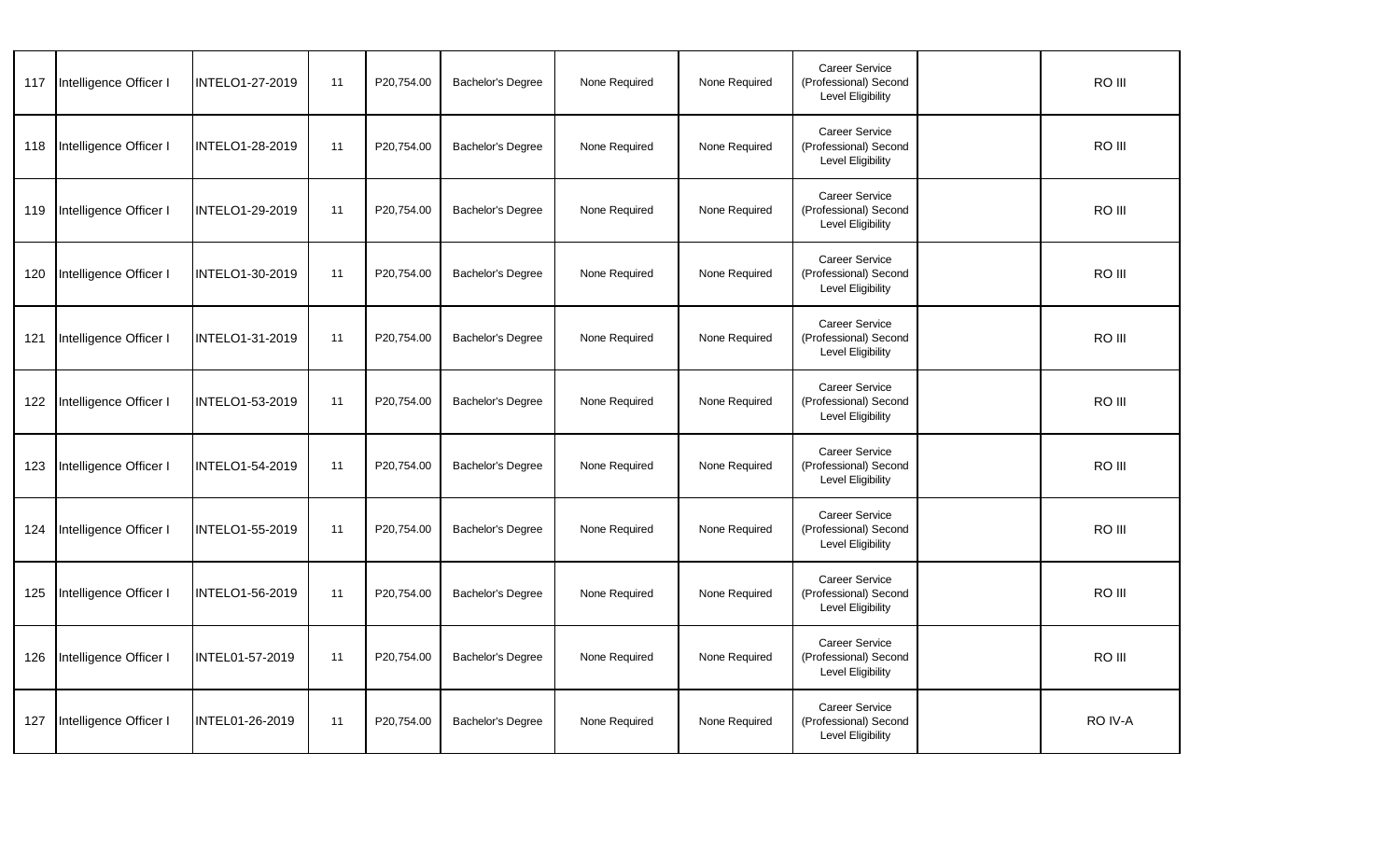| 128 | Intelligence Officer I | INTEL01-52-2019        | 11 | P20,754.00 | <b>Bachelor's Degree</b> | None Required | None Required | <b>Career Service</b><br>(Professional) Second<br>Level Eligibility | RO IV-A         |  |
|-----|------------------------|------------------------|----|------------|--------------------------|---------------|---------------|---------------------------------------------------------------------|-----------------|--|
| 129 | Intelligence Officer I | INTEL01-25-2019        | 11 | P20,754.00 | <b>Bachelor's Degree</b> | None Required | None Required | <b>Career Service</b><br>(Professional) Second<br>Level Eligibility | <b>MIMAROPA</b> |  |
| 130 | Intelligence Officer I | INTEL01-51-2019        | 11 | P20,754.00 | Bachelor's Degree        | None Required | None Required | Career Service<br>(Professional) Second<br><b>Level Eligibility</b> | <b>MIMAROPA</b> |  |
| 131 | Intelligence Officer I | <b>INTELO1-22-2019</b> | 11 | P20,754.00 | <b>Bachelor's Degree</b> | None Required | None Required | <b>Career Service</b><br>(Professional) Second<br>Level Eligibility | RO <sub>V</sub> |  |
| 132 | Intelligence Officer I | INTEL01-23-2019        | 11 | P20,754.00 | <b>Bachelor's Degree</b> | None Required | None Required | Career Service<br>(Professional) Second<br>Level Eligibility        | RO <sub>V</sub> |  |
| 133 | Intelligence Officer I | INTELO1-24-2019        | 11 | P20,754.00 | Bachelor's Degree        | None Required | None Required | <b>Career Service</b><br>(Professional) Second<br>Level Eligibility | RO <sub>V</sub> |  |
| 134 | Intelligence Officer I | INTELO1-48-2019        | 11 | P20,754.00 | <b>Bachelor's Degree</b> | None Required | None Required | Career Service<br>(Professional) Second<br><b>Level Eligibility</b> | RO <sub>V</sub> |  |
| 135 | Intelligence Officer I | INTELO1-49-2019        | 11 | P20,754.00 | Bachelor's Degree        | None Required | None Required | <b>Career Service</b><br>(Professional) Second<br>Level Eligibility | RO <sub>V</sub> |  |
| 136 | Intelligence Officer I | INTELO1-50-2019        | 11 | P20,754.00 | Bachelor's Degree        | None Required | None Required | Career Service<br>(Professional) Second<br><b>Level Eligibility</b> | RO <sub>V</sub> |  |
| 137 | Intelligence Officer I | <b>INTELO1-4-2019</b>  | 11 | P20,754.00 | <b>Bachelor's Degree</b> | None Required | None Required | Career Service<br>(Professional) Second<br><b>Level Eligibility</b> | RO VI           |  |
| 138 | Intelligence Officer I | <b>INTELO1-20-2019</b> | 11 | P20,754.00 | Bachelor's Degree        | None Required | None Required | Career Service<br>(Professional) Second<br><b>Level Eligibility</b> | RO VI           |  |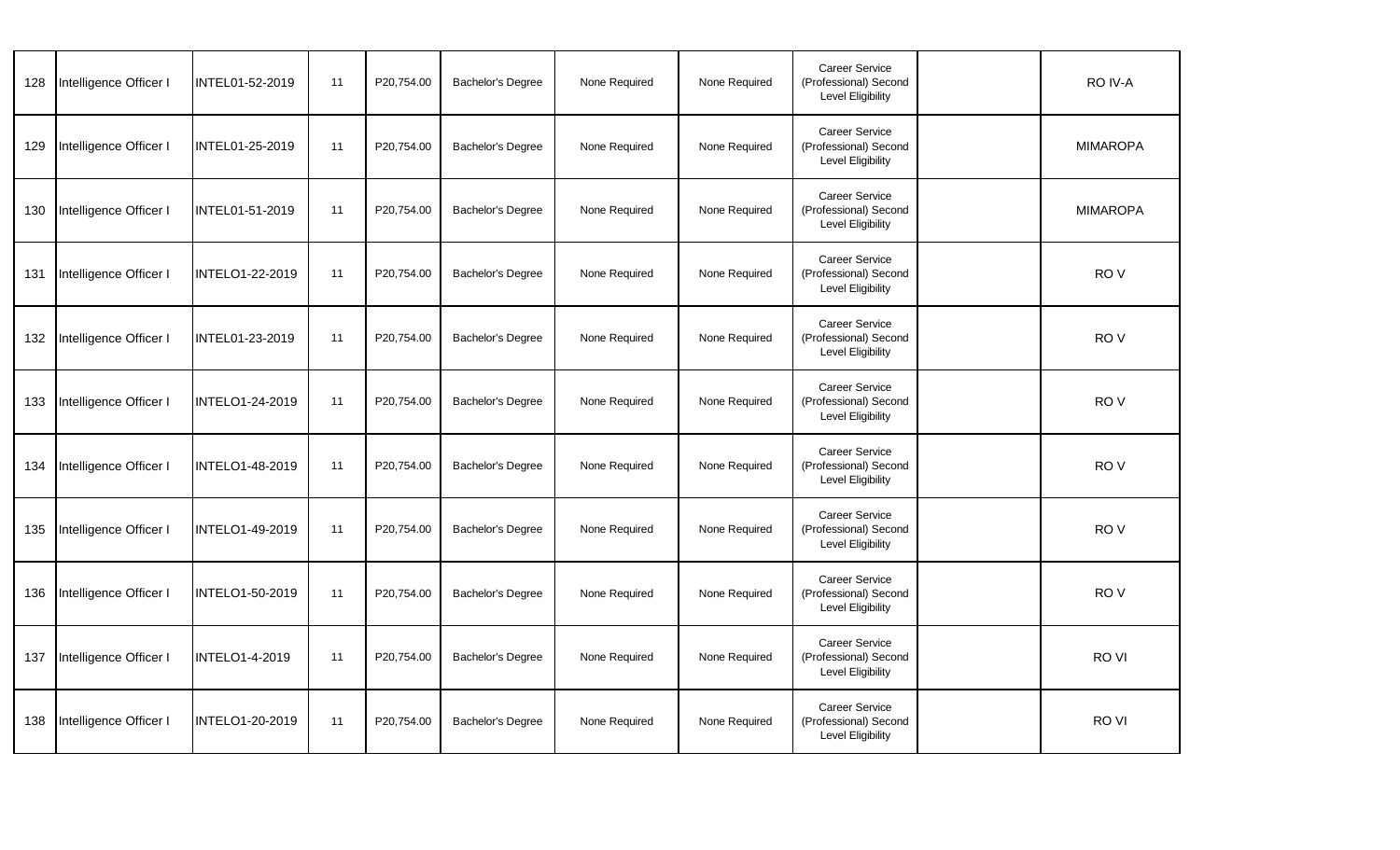| 139 | Intelligence Officer I | <b>INTELO1-21-2019</b> | 11 | P20,754.00 | Bachelor's Degree        | None Required | None Required | Career Service<br>(Professional) Second<br><b>Level Eligibility</b> | RO VI   |  |
|-----|------------------------|------------------------|----|------------|--------------------------|---------------|---------------|---------------------------------------------------------------------|---------|--|
| 140 | Intelligence Officer I | <b>INTELO1-45-2019</b> | 11 | P20,754.00 | <b>Bachelor's Degree</b> | None Required | None Required | <b>Career Service</b><br>(Professional) Second<br>Level Eligibility | RO VI   |  |
| 141 | Intelligence Officer I | INTELO1-46-2019        | 11 | P20,754.00 | Bachelor's Degree        | None Required | None Required | Career Service<br>(Professional) Second<br>Level Eligibility        | RO VI   |  |
| 142 | Intelligence Officer I | INTELO1-47-2019        | 11 | P20,754.00 | <b>Bachelor's Degree</b> | None Required | None Required | Career Service<br>(Professional) Second<br><b>Level Eligibility</b> | RO VI   |  |
| 143 | Intelligence Officer I | <b>INTELO1-17-2019</b> | 11 | P20,754.00 | Bachelor's Degree        | None Required | None Required | Career Service<br>(Professional) Second<br><b>Level Eligibility</b> | RO VIII |  |
| 144 | Intelligence Officer I | INTELO1-18-2019        | 11 | P20,754.00 | <b>Bachelor's Degree</b> | None Required | None Required | Career Service<br>(Professional) Second<br>Level Eligibility        | RO VIII |  |
| 145 | Intelligence Officer I | INTELO1-19-2019        | 11 | P20,754.00 | Bachelor's Degree        | None Required | None Required | Career Service<br>(Professional) Second<br>Level Eligibility        | RO VIII |  |
| 146 | Intelligence Officer I | INTELO1-42-2019        | 11 | P20,754.00 | Bachelor's Degree        | None Required | None Required | Career Service<br>(Professional) Second<br>Level Eligibility        | RO VIII |  |
| 147 | Intelligence Officer I | INTELO1-43-2019        | 11 | P20,754.00 | Bachelor's Degree        | None Required | None Required | Career Service<br>(Professional) Second<br><b>Level Eligibility</b> | RO VIII |  |
| 148 | Intelligence Officer I | INTELO1-44-2019        | 11 | P20,754.00 | <b>Bachelor's Degree</b> | None Required | None Required | Career Service<br>(Professional) Second<br><b>Level Eligibility</b> | RO VIII |  |
| 149 | Intelligence Officer I | INTELO1-11-2019        | 11 | P20,754.00 | <b>Bachelor's Degree</b> | None Required | None Required | Career Service<br>(Professional) Second<br>Level Eligibility        | RO IX   |  |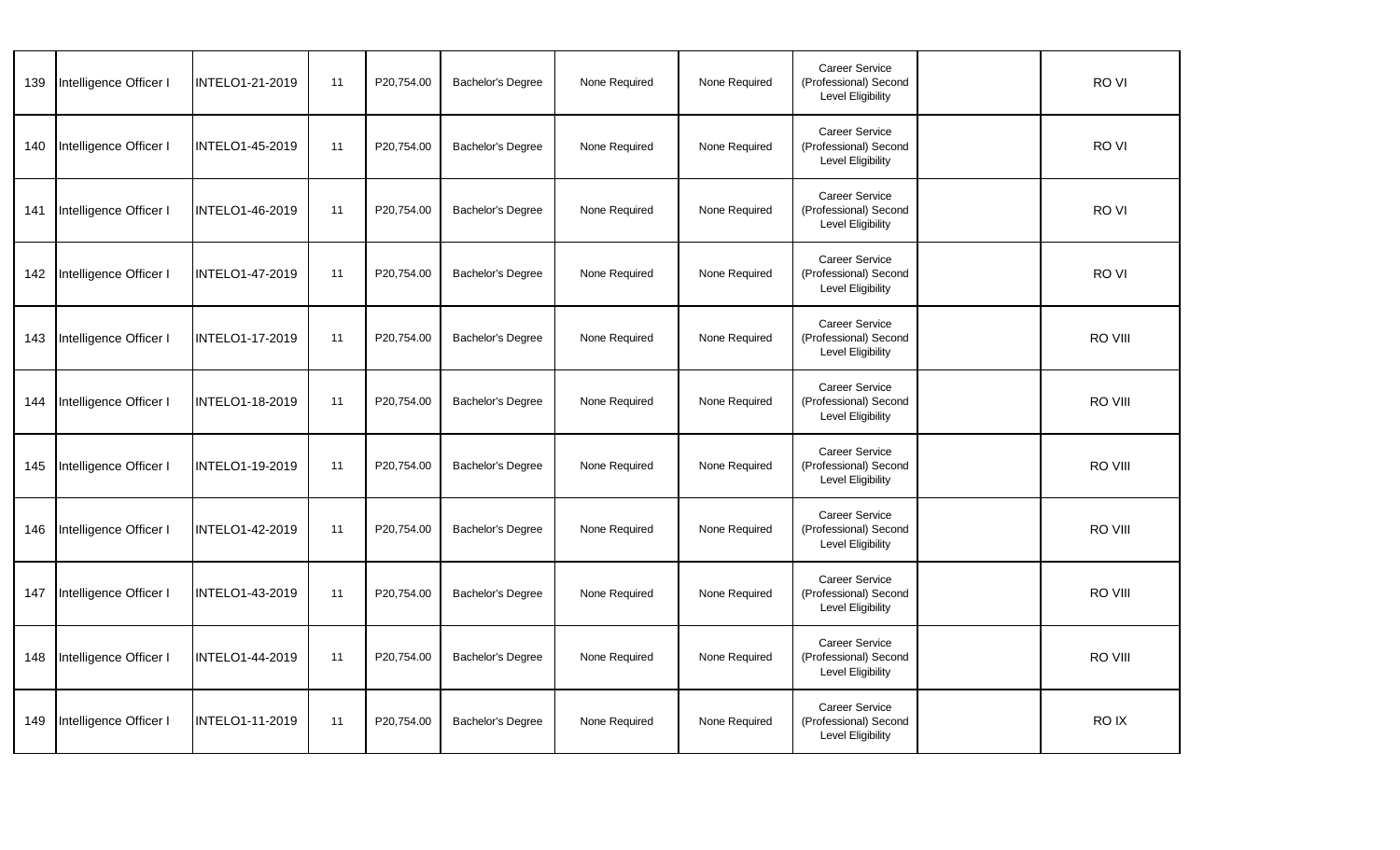| 150 | Intelligence Officer I | <b>INTELO1-12-2019</b> | 11 | P20,754.00 | <b>Bachelor's Degree</b> | None Required | None Required | <b>Career Service</b><br>(Professional) Second<br><b>Level Eligibility</b> | <b>ROIX</b> |  |
|-----|------------------------|------------------------|----|------------|--------------------------|---------------|---------------|----------------------------------------------------------------------------|-------------|--|
| 151 | Intelligence Officer I | <b>INTELO1-13-2019</b> | 11 | P20,754.00 | <b>Bachelor's Degree</b> | None Required | None Required | <b>Career Service</b><br>(Professional) Second<br>Level Eligibility        | RO IX       |  |
| 152 | Intelligence Officer I | INTELO1-14-2019        | 11 | P20,754.00 | Bachelor's Degree        | None Required | None Required | Career Service<br>(Professional) Second<br><b>Level Eligibility</b>        | RO IX       |  |
| 153 | Intelligence Officer I | <b>INTELO1-15-2019</b> | 11 | P20,754.00 | <b>Bachelor's Degree</b> | None Required | None Required | Career Service<br>(Professional) Second<br><b>Level Eligibility</b>        | RO IX       |  |
| 154 | Intelligence Officer I | INTELO1-16-2019        | 11 | P20,754.00 | <b>Bachelor's Degree</b> | None Required | None Required | Career Service<br>(Professional) Second<br><b>Level Eligibility</b>        | RO IX       |  |
| 155 | Intelligence Officer I | INTELO1-36-2019        | 11 | P20,754.00 | Bachelor's Degree        | None Required | None Required | Career Service<br>(Professional) Second<br>Level Eligibility               | RO IX       |  |
| 156 | Intelligence Officer I | INTELO1-37-2019        | 11 | P20,754.00 | <b>Bachelor's Degree</b> | None Required | None Required | Career Service<br>(Professional) Second<br><b>Level Eligibility</b>        | RO IX       |  |
| 157 | Intelligence Officer I | INTELO1-38-2019        | 11 | P20,754.00 | Bachelor's Degree        | None Required | None Required | <b>Career Service</b><br>(Professional) Second<br>Level Eligibility        | RO IX       |  |
| 158 | Intelligence Officer I | INTELO1-39-2019        | 11 | P20,754.00 | Bachelor's Degree        | None Required | None Required | Career Service<br>(Professional) Second<br><b>Level Eligibility</b>        | RO IX       |  |
| 159 | Intelligence Officer I | <b>INTELO1-40-2019</b> | 11 | P20,754.00 | <b>Bachelor's Degree</b> | None Required | None Required | Career Service<br>(Professional) Second<br><b>Level Eligibility</b>        | RO IX       |  |
| 160 | Intelligence Officer I | INTELO1-41-2019        | 11 | P20,754.00 | Bachelor's Degree        | None Required | None Required | Career Service<br>(Professional) Second<br><b>Level Eligibility</b>        | RO IX       |  |